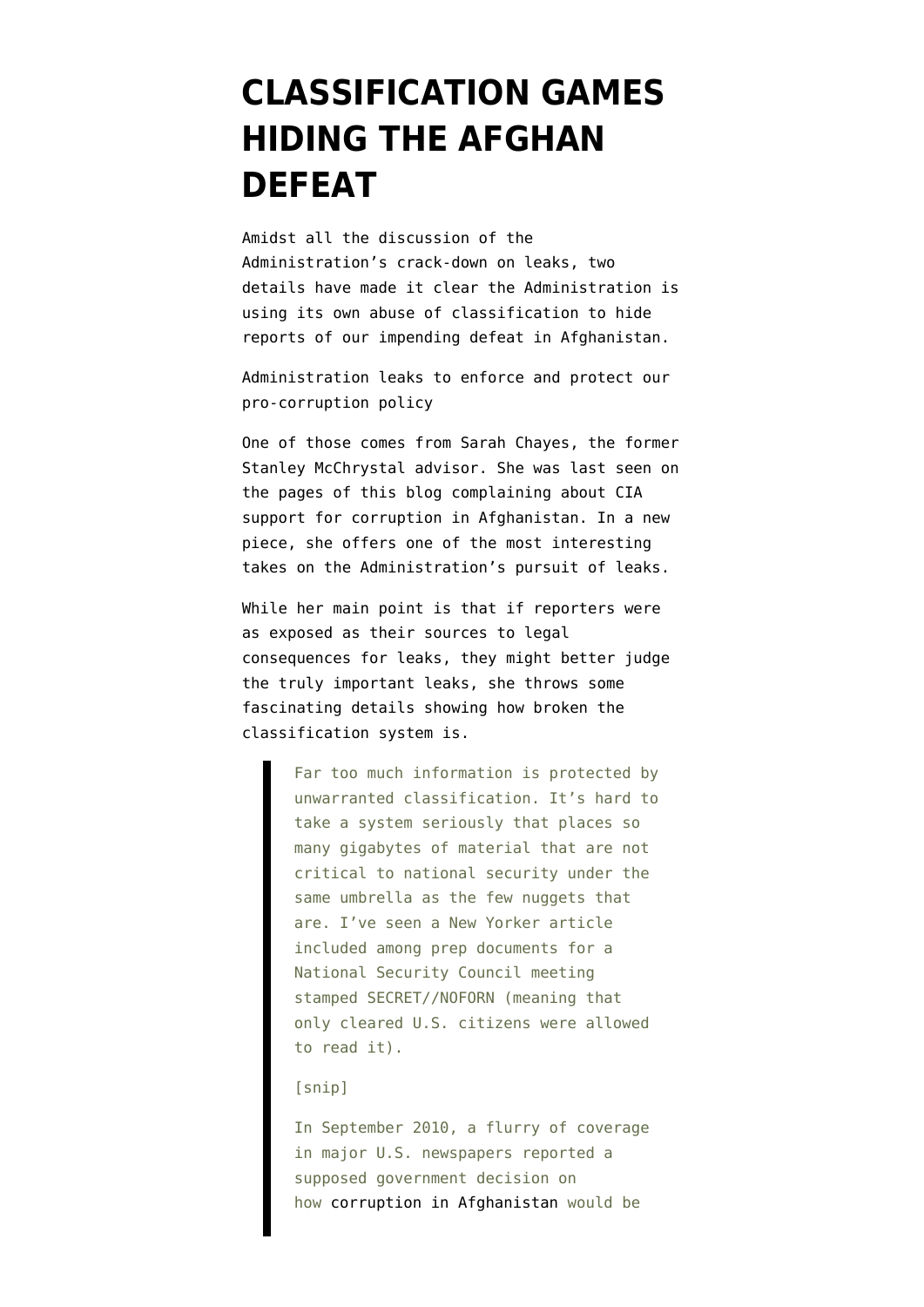handled. Perusing the articles with growing wonder, I looked down at a memo on my desk. Not only were passages quoted from it classified, the document was also watermarked DRAFT. No decision had been made yet because debate on the draft had not even reached the level of Cabinet secretaries. It was a classic Washington case of offensive leaking. For months, I was convinced that the perpetrator was the late Richard Holbrooke, then special representative to Afghanistan and Pakistan. But I kept asking reporters. Finally I traced the leak to a senior White House official, whose career has progressed untroubled.

She makes it very clear what the second example of classification abuse is. While she links to this [early September 2010 WaPo](http://www.washingtonpost.com/wp-dyn/content/article/2010/09/03/AR2010090305545_pf.html) [article](http://www.washingtonpost.com/wp-dyn/content/article/2010/09/03/AR2010090305545_pf.html) describing a decision to ignore corruption in Afghanistan, in her [own account](http://www.foreignpolicy.com/articles/2013/05/03/the_afghan_bag_man?page=full) of what happened, she points to mid-September as the period when it became clear top figures in the Administration had bought off on supporting corruption in exchange for "progress" towards wiping out the Taliban.

Effectively, Chayes is suggesting that a top White House figure effectively won the debate in support of ignoring corruption in Afghanistan by leaking a draft classified decision as a fait accompli. Given her suggestion that this person's career has "progressed," it's a safe bet that it is one of the people — like current National Security Advisor Tom Donilan, current CIA Director John Brennan, or current Deputy National Security Advisor Ben Rhodes — who got promoted since this leak.

Chayes doesn't provide much guidance about which New Yorker article was classified SECRET and used in a National Security Council meeting, but I'm betting it was [this Dexter Filkins article](http://www.newyorker.com/reporting/2011/02/14/110214fa_fact_filkins?currentPage=all) that rehearses the same issues of corruption. As I've [noted,](http://www.emptywheel.net/2013/05/05/the-blame-game-begins-who-will-be-held-responsible-for-creating-the-afghan-vertically-integrated-criminal-government/) while the NYT (where Filkins had recently departed) only [hinted](http://www.emptywheel.net/2011/01/31/the-900-million-headline-versus-our-afghan-policy-backing-a-vertically-integrated-criminal-enterprise/) at how badly the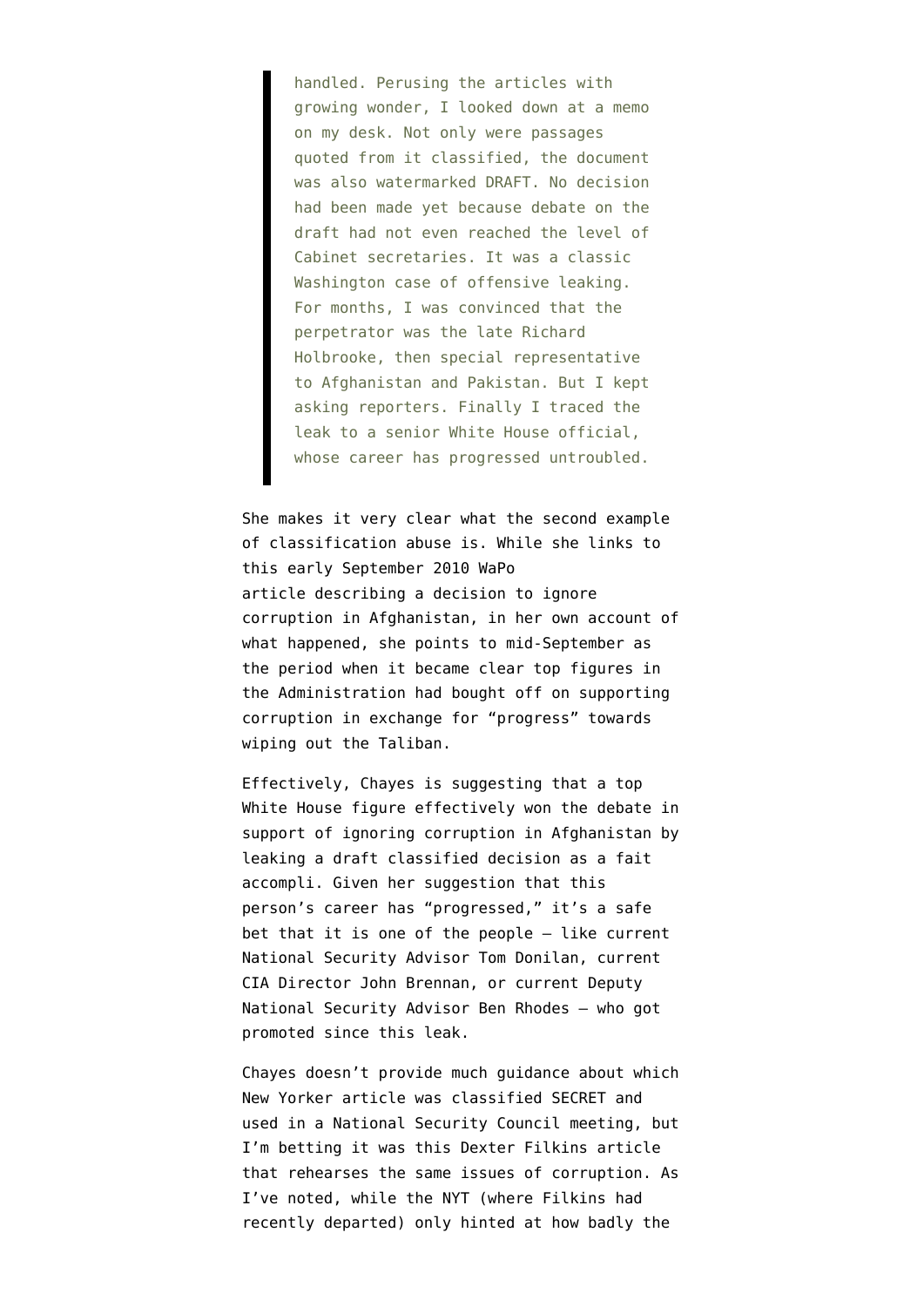collapse of the Kabul Bank implicated Hamid Karzai's corrupt administration, Filkins provided extensive details. The Filkins article, like the earlier series of articles, arises out of the decision to capitulate to CIA bagman Muhammad Zia Salehi's blackmail to avoid prosecution.

> Salehi telephoned Karzai from his jail cell. "He told Karzai, 'If I spend one night in jail, I'll bring the whole thing down,' " the Western official recalled.

Out of fear Salehi would "bring the whole thing down," it seems, the Obama Administration chose to abuse the classification system to ignore while hiding the true extent of  $-$  the corruption of our Afghan partners.

Selective protection of CIA's efforts to convince our allies to remain in Afghanistan

Meanwhile, one of the things the government convinced Bradley Manning trial judge Denise Lind to keep secret even after it had been inadvertently released once appears to relate to CIA's efforts to shore up support for the Afghan War among our European allies.

Alexa O'Brien makes a [compelling argument](http://www.alexaobrien.com/secondsight/wikileaks/bradley_manning/witness_profiles_us_v_pfc_bradley_manning/official_classi/us_v_pfc_manning_original_classification_authorities_cia_red_cell_memo_robert_roland.html) that one of the witnesses who will testify to the harm allegedly caused by Manning's leaks in secret is Robert Roland. She further argues that Roland will testify about 2 CIA Red Cell Memos, one of which [strategizes](http://wlstorage.net/file/cia-afghanistan.pdf) how to ward off political opposition to the Afghan War of the kind that got our coalition partners in the Netherlands ousted (the other, which I [wrote](http://www.emptywheel.net/2010/08/25/new-wikileak-cia-admits-us-exports-terror/) [about here,](http://www.emptywheel.net/2010/08/25/new-wikileak-cia-admits-us-exports-terror/) [pertains](http://wlstorage.net/file/us-cia-redcell-exporter-of-terrorism-2010.pdf) to concerns that other countries will figure out we export terrorism). The analysis of the memo itself is rather unsophisticated; it argues if we emphasize the benefit for women of our continued presence in Afghanistan and the support one poll showed Afghans had for our presence, it'll be enough to keep French and German voters in line.